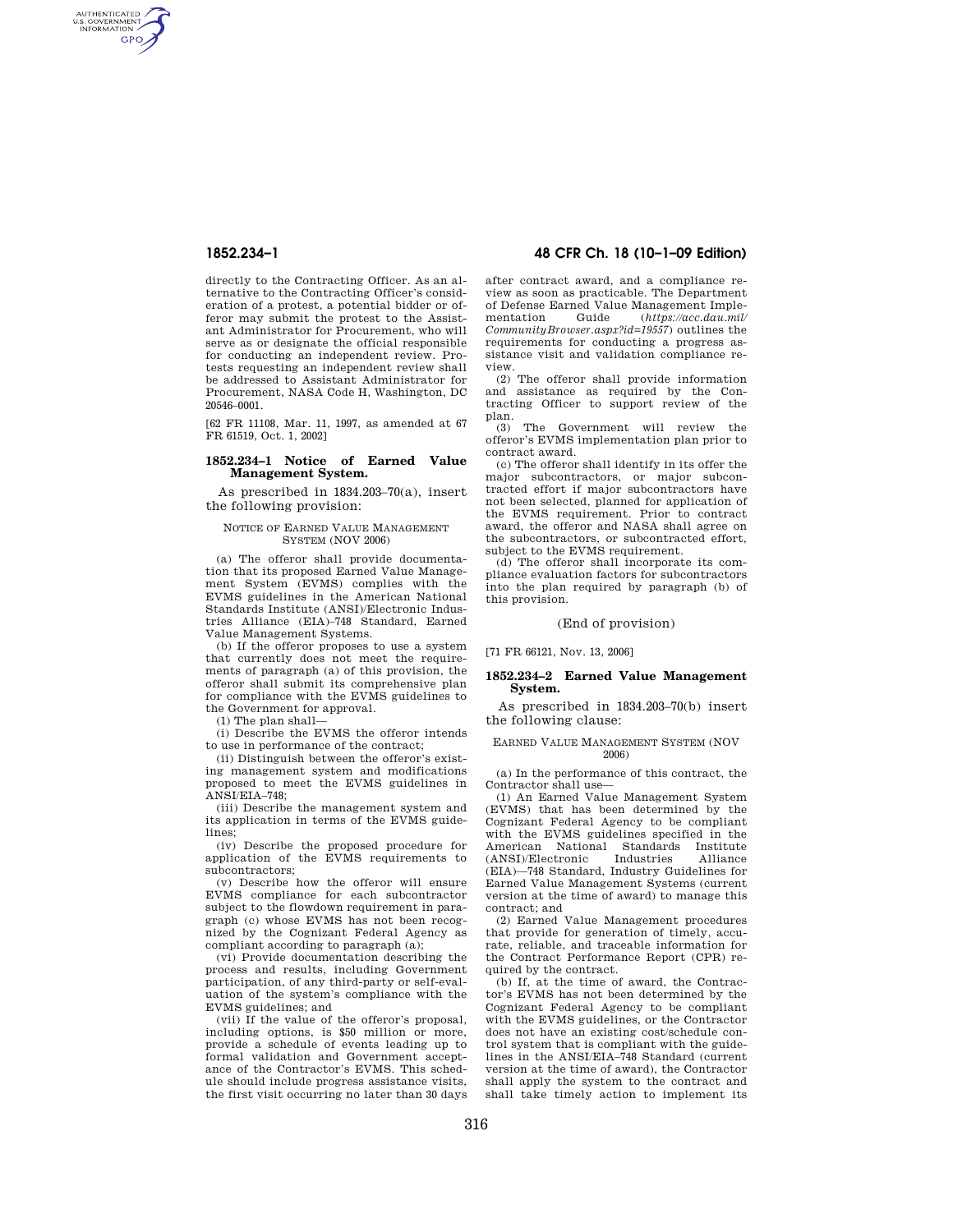## **National Aeronautics and Space Administration 1852.234–2**

plan to obtain compliance/validation. The Contractor shall follow and implement the approved compliance/validation plan in a timely fashion. The Government will conduct a Compliance Review to assess the contactor's compliance with its plan, and if the Contractor does not follow the approved implementation schedule or correct all resulting system deficiencies identified as a result of the compliance review within a reasonable time, the Contracting Officer may take remedial action, that may include, but is not limited to, a reduction in fee.

(c) The Government will conduct Integrated Baseline Reviews (IBRs). Such reviews shall be scheduled and conducted as early as practicable, and if a pre-award IBR has not been conducted, a post-award IBR should be conducted within 180 calendar days after contract award, or the exercise of significant contract options, or within 60 calendar days after distribution of a supplemental agreement that implements a significant funding realignment or effects a significant change in contractual requirements (e.g., incorporation of major modifications). The objective of IBRs is for the Government and the Contractor to jointly assess the Contractor's baseline to be used for performance measurement to ensure complete coverage of the statement of work, logical scheduling of the work activities, adequate resourcing, and identification of inherent risks.

(d) Unless a waiver is granted by the Cognizant Federal Agency, Contractor proposed EVMS changes require approval of the Cognizant Federal Agency prior to implementation. The Cognizant Federal Agency shall advise the Contractor of the acceptability of such changes within 30 calendar days after receipt of the notice of proposed changes from the Contractor. If the advance approval requirements are waived by the Cognizant Federal Agency, the Contractor shall disclose EVMS changes to the Cognizant Federal Agency at least 14 calendar days prior to the effective date of implementation.

(e) The Contractor agrees to provide access to all pertinent records and data requested by the Contracting Officer or a duly authorized representative. Access is to permit Government surveillance to ensure that the Contractor's EVMS complies, and continues to comply, with the EVMS guidelines referenced in paragraph (a) of this clause, and to demonstrate—

(1) Proper implementation of the procedures generating the cost and schedule information being used to satisfy the contract data requirements;

(2) Continuing application of the accepted company procedures in satisfying the CPR required by the contract through recurring program/project and contract surveillance; and

(3) Implementation of any corrective actions identified during the surveillance process.

(f) The Contractor shall be responsible for ensuring that its subcontractors, identified below, comply with the EVMS requirements of this clause as follows:

(1) For subcontracts with an estimated dollar value of \$50M or more, the following subcontractors shall comply with the requirements of this clause.

(Contracting Officer to insert names of subcontractors or subcontracted effort). llland i senator and a senator and a senator and a senator and a senator and a senator and

llland av den stadsmannsna og stadsmannsna og stadsmannsna og stadsmannsna og stadsmannsna og stadsmannsna og llland av den stadsmannsna og stadsmannsna og stadsmannsna og stadsmannsna og stadsmannsna og stadsmannsna og

 $\left( 2\right)$  For subcontracts with an estimated dollar value of less than \$50M, the following subcontractors shall comply with the requirements of this clause except for the requirement in paragraph (b), if applicable, to obtain compliance/validation.

(Contracting Officer to insert names of subcontractors or subcontracted effort.) llland av den stadsmannsna og stadsmannsna og stadsmannsna og stadsmannsna og stadsmannsna og stadsmannsna og

llland av den stadsmannsna og stadsmannsna og stadsmannsna og stadsmannsna og stadsmannsna og stadsmannsna og llland av den stadsmannsna og stadsmannsna og stadsmannsna og stadsmannsna og stadsmannsna og stadsmannsna og

 $(g)$  If the contractor identifies a need to deviate from the agreed baseline by working against an Over Target Baseline (OTB) or Over Target Schedule (OTS), the contractor shall submit to the Contracting Officer a request for approval to begin implementation of an OTB or OTS. This request shall include a top-level projection of cost and/or schedule growth, whether or not performance variances will be retained, and a schedule of implementation for the reprogramming adjustment. The Government will approve or deny the request within 30 calendar days after receipt of the request. Failure of the Government to respond within this 30-day period constitutes approval of the request. Approval of the deviation request does not constitute a change, or the basis for a change, to the negotiated cost or price of this contract, or the estimated cost of any undefinitized contract actions.

### (End of clause)

*Alternate I* (NOV 2006). As prescribed in 1834.203–70(b), substitute the following paragraph (b) for paragraph (b) of the basic clause:

(b) If, at the time of award, the Contractor's EVMS has not been determined by the Cognizant Federal Agency to be compliant with the EVMS guidelines, or the Contractor does not have an existing cost/schedule control system that is compliant with the guidelines in the ANSI/EIA–748 Standard (current version at the time of ward), the Contractor shall apply the system to the contract and